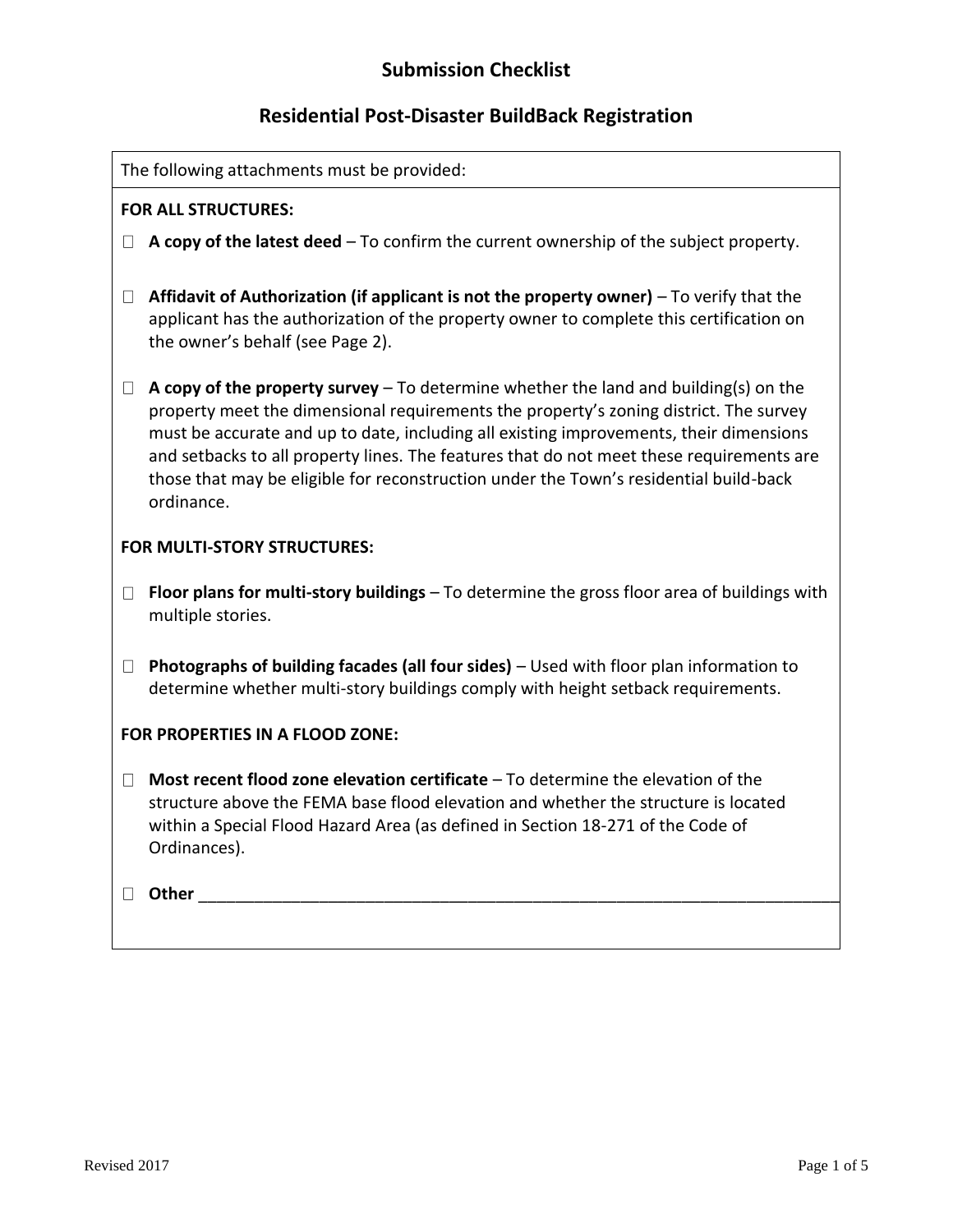

**Town of Ponce Inlet** Planning & Development Dept. 4300 S. Atlantic Avenue Ponce Inlet, FL 32127 (386) 236-2181 (voice) (386) 322-6717 (fax)

# **RESIDENTIAL POST-DISASTER BUILDBACK REGISTRATION FORM**

Pursuant to LUDC Article 7, Section 7.5.3

Submittal Date:

Registration Certificate No.:

For property owners seeking to register a lawfully constructed, non-conforming *residential* structure through the Ponce Inlet Post-Disaster Buildback Program, pursuant to Sections 7.5.2 and 7.5.3 of the Land Use and Development Code.

| -- Sections 1 through 7 to be completed by property owner or petitioner/agent – |  |
|---------------------------------------------------------------------------------|--|
|---------------------------------------------------------------------------------|--|

| <b>SECTION 1: PARCEL IDENTIFICATION</b>                                                                                        |  |                           |                  |      |      |  |
|--------------------------------------------------------------------------------------------------------------------------------|--|---------------------------|------------------|------|------|--|
| Property Address:                                                                                                              |  |                           |                  |      |      |  |
| Tax Parcel Number(s):                                                                                                          |  | Subdivision/Neighborhood: |                  |      |      |  |
| $(12$ -digit $)$                                                                                                               |  |                           | (if applicable)  |      |      |  |
| Legal Description(s)                                                                                                           |  |                           |                  |      |      |  |
| (if necessary, provide on                                                                                                      |  |                           |                  |      |      |  |
| separate sheet and attach)                                                                                                     |  |                           |                  |      |      |  |
| <b>SECTION 2: OWNER INFORMATION</b>                                                                                            |  |                           |                  |      |      |  |
| Name of Owner(s):                                                                                                              |  |                           |                  |      |      |  |
| Owner's Mailing                                                                                                                |  |                           |                  |      |      |  |
| Address (if different                                                                                                          |  |                           |                  |      |      |  |
| from property address):                                                                                                        |  |                           |                  |      |      |  |
| <b>Phone Numbers:</b><br>Home:                                                                                                 |  |                           | <b>Business:</b> |      | FAX: |  |
| E-Mail Address:                                                                                                                |  |                           |                  |      |      |  |
| <b>SECTION 3: PETITIONER/AGENT INFORMATION AND AUTHORIZATION</b>                                                               |  |                           |                  |      |      |  |
| If the petitioner is not the owner, the owner must provide notarized authorization with this form for the petitioner to act on |  |                           |                  |      |      |  |
| the owner's behalf. See Affidavit of Authorization on page 2.                                                                  |  |                           |                  |      |      |  |
| Name of Petitioner/Agent                                                                                                       |  |                           |                  |      |      |  |
| (if different from property owner):                                                                                            |  |                           |                  |      |      |  |
| Petitioner/Agent's Address:                                                                                                    |  |                           |                  |      |      |  |
|                                                                                                                                |  |                           |                  |      |      |  |
| Petitioner/Agent Contact                                                                                                       |  | <b>Business:</b>          |                  | FAX: |      |  |
| Numbers:                                                                                                                       |  |                           |                  |      |      |  |
| E-Mail Address:                                                                                                                |  |                           |                  |      |      |  |

#### NOTES:

- 1. The buildback registration process is intended for lawfully constructed, non-conforming residential structures only. It does not apply to non-residential structures or residential accessory structures that are not physically or structurally attached to the principal residential structure on the property, e.g. detached sheds, docks, etc.
- 2. Please allow **45 days** for Staff review. Forms submitted will be processed on a first-come, first-served basis.
- 3. It may be necessary for Staff to visit the property to verify certain building dimensions. If so, Staff will contact the owner/petitioner to arrange a date and time.
- 4. Once the review is complete, the property owner will be issued a Residential Buildback Registration Certificate. The certificate must be recorded with the Volusia County Clerk of Court to become effective. It is the owner/petitioner's responsibility to record the Certificate and return a copy of the recorded document to the Town for record-keeping purposes.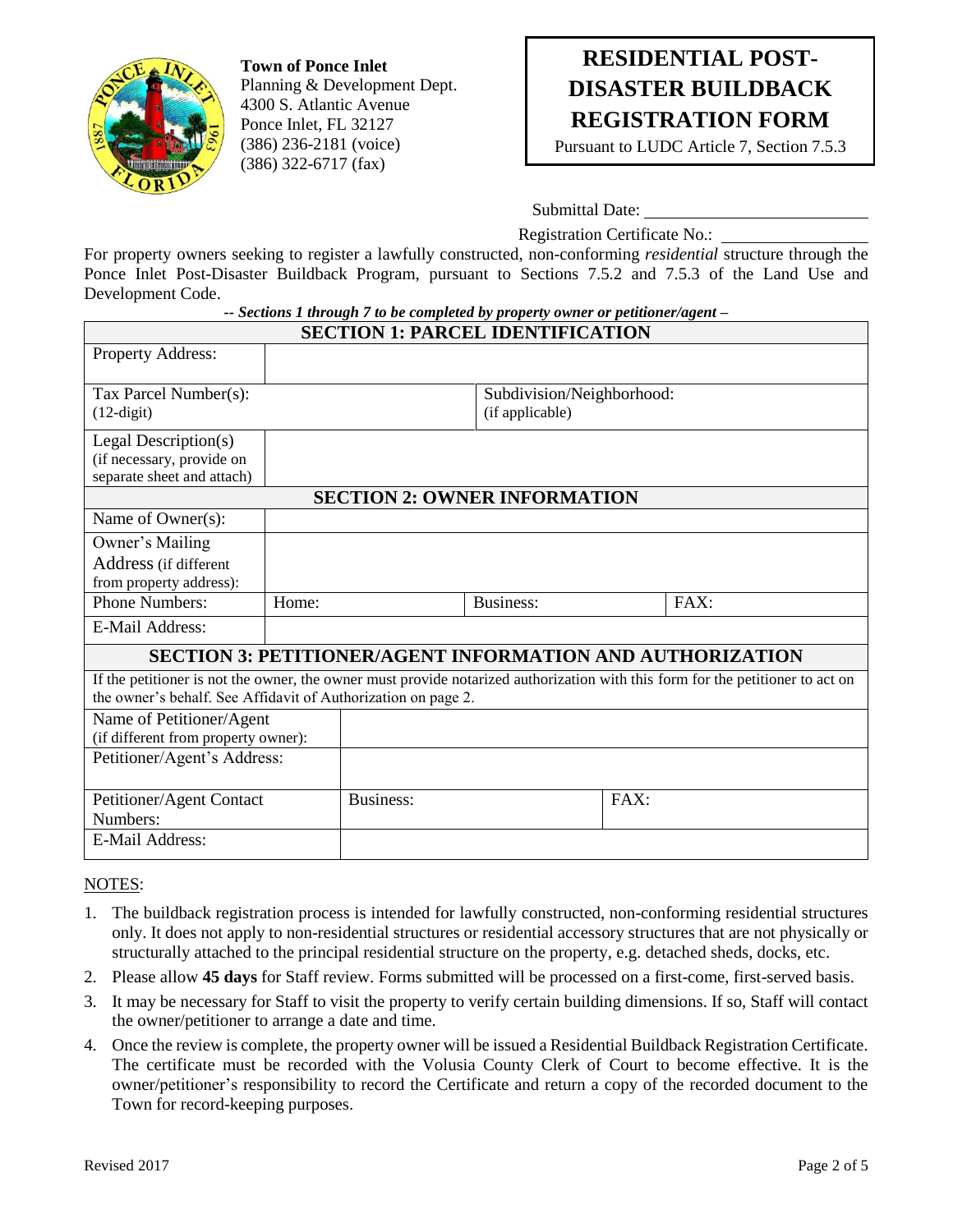| <b>SECTION 4: PETITIONER/AGENT AFFIDAVIT OF AUTHORIZATION</b>                                                                                                                                                                                                                                                                                                                                                                                                            |                                          |  |  |  |  |
|--------------------------------------------------------------------------------------------------------------------------------------------------------------------------------------------------------------------------------------------------------------------------------------------------------------------------------------------------------------------------------------------------------------------------------------------------------------------------|------------------------------------------|--|--|--|--|
|                                                                                                                                                                                                                                                                                                                                                                                                                                                                          |                                          |  |  |  |  |
| Property owner's name<br>Petitioner/agent's name representing property owner<br>Petitioner/agent's name representing property owner                                                                                                                                                                                                                                                                                                                                      |                                          |  |  |  |  |
| and its agents, to apply for Buildback Certification to the Town of Ponce Inlet for property described on the<br>attached form.                                                                                                                                                                                                                                                                                                                                          |                                          |  |  |  |  |
|                                                                                                                                                                                                                                                                                                                                                                                                                                                                          |                                          |  |  |  |  |
| STATE OF FLORIDA, COUNTY OF VOLUSIA                                                                                                                                                                                                                                                                                                                                                                                                                                      |                                          |  |  |  |  |
|                                                                                                                                                                                                                                                                                                                                                                                                                                                                          |                                          |  |  |  |  |
| The foregoing instrument was acknowledged before me this _________________________ by                                                                                                                                                                                                                                                                                                                                                                                    | <b>Date</b>                              |  |  |  |  |
|                                                                                                                                                                                                                                                                                                                                                                                                                                                                          | who is personally known to me or who has |  |  |  |  |
| Name of Person Acknowledging                                                                                                                                                                                                                                                                                                                                                                                                                                             |                                          |  |  |  |  |
|                                                                                                                                                                                                                                                                                                                                                                                                                                                                          |                                          |  |  |  |  |
| <b>Type of Identification</b><br>DID / DID NOT take an oath.                                                                                                                                                                                                                                                                                                                                                                                                             |                                          |  |  |  |  |
| Notary Public, Commission No.                                                                                                                                                                                                                                                                                                                                                                                                                                            |                                          |  |  |  |  |
| Signature                                                                                                                                                                                                                                                                                                                                                                                                                                                                |                                          |  |  |  |  |
|                                                                                                                                                                                                                                                                                                                                                                                                                                                                          |                                          |  |  |  |  |
| Name of Notary typed, printed or stamped                                                                                                                                                                                                                                                                                                                                                                                                                                 |                                          |  |  |  |  |
|                                                                                                                                                                                                                                                                                                                                                                                                                                                                          |                                          |  |  |  |  |
| <b>SECTION 5: ATTACHMENT CHECKLIST</b>                                                                                                                                                                                                                                                                                                                                                                                                                                   |                                          |  |  |  |  |
| The following attachments must be provided as part of this buildback registration:                                                                                                                                                                                                                                                                                                                                                                                       |                                          |  |  |  |  |
| FOR ALL STRUCTURES:                                                                                                                                                                                                                                                                                                                                                                                                                                                      |                                          |  |  |  |  |
| A copy of the latest deed – To confirm the current ownership of the subject property.                                                                                                                                                                                                                                                                                                                                                                                    |                                          |  |  |  |  |
| Affidavit of Authorization (if petitioner is not the property owner) $-$ To verify that the petitioner has the<br>⊔                                                                                                                                                                                                                                                                                                                                                      |                                          |  |  |  |  |
| authorization of the property owner to complete this certification on the owner's behalf (see Page 2).                                                                                                                                                                                                                                                                                                                                                                   |                                          |  |  |  |  |
| A copy of the property survey $-$ To determine whether the land and building(s) on the property meet the<br>dimensional requirements the property's zoning district. The survey must be accurate and up to date,<br>including all existing improvements, their dimensions and setbacks to all property lines. The features that do<br>not meet these requirements are those that may be eligible for reconstruction under the Town's residential<br>buildback ordinance. |                                          |  |  |  |  |
| FOR MULTI-STORY STRUCTURES:                                                                                                                                                                                                                                                                                                                                                                                                                                              |                                          |  |  |  |  |
| <b>Floor plans</b> – To determine the gross floor area of buildings with multiple stories.                                                                                                                                                                                                                                                                                                                                                                               |                                          |  |  |  |  |
|                                                                                                                                                                                                                                                                                                                                                                                                                                                                          |                                          |  |  |  |  |
| FOR PROPERTIES IN A FLOOD ZONE:                                                                                                                                                                                                                                                                                                                                                                                                                                          |                                          |  |  |  |  |
| Most recent flood zone elevation certificate – To determine the elevation of the structure above the FEMA<br>base flood elevation and whether the structure is located within a Special Flood Hazard Area (as defined in<br>Code of Ordinances Section 18-271). Elevation may be shown on the property survey in lieu of a certificate.<br>Other _                                                                                                                       |                                          |  |  |  |  |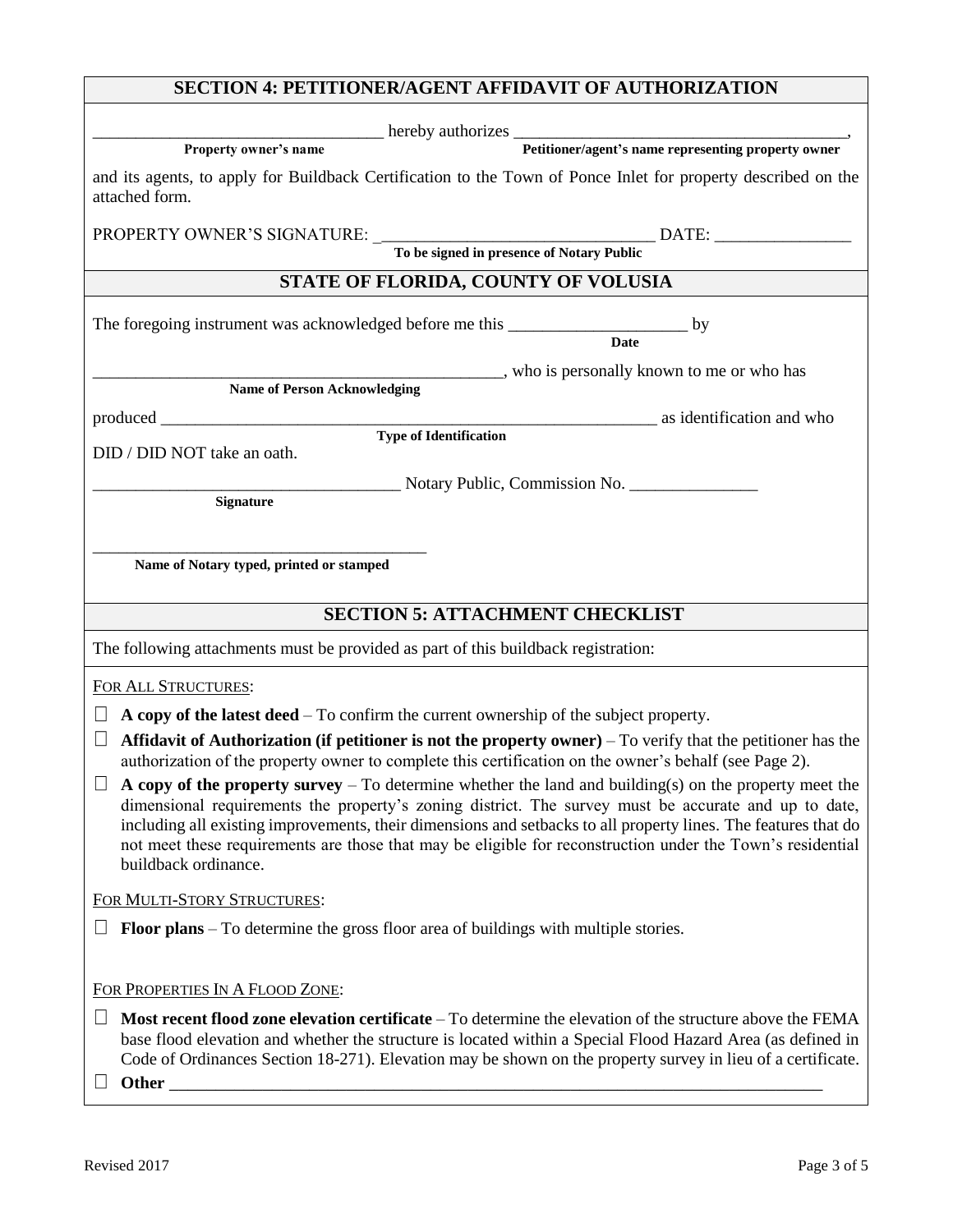### **SECTION 6: OWNER/PETITIONER CERTIFICATION**

I hereby certify that the information contained in this registration and the attachments hereto are true and correct to the best of my knowledge and belief.

#### **Signature of Owner or Petitioner/Agent Date**

### **SECTION 7: BUILDBACK CONDITIONS**

- A. Non-conforming residential structures that **comply** with federal flood regulations and LUDC Article VII (Flood Hazard Reduction) may be built back to the following limits and conditions:
	- Within its pre-disaster footprint
	- Within the three-dimensional envelope of the habitable area of the pre-disaster building
	- Up to its pre-disaster gross square footage
	- Up to the same number of dwelling units and the pre-disaster floor area ratio, but elevated above the base flood elevations required by federal flood regulations and LUDC Article VII (Flood Hazard Reduction)
	- Conforming in all other respects to the Town's Codes, the Florida Building Code, other federal and state regulations, and state coastal construction control lines in effect at the time the substantially damaged building is built back (reconstructed).
- **B.** Non-conforming residential structures located in a Special Flood Hazard Area that do **not comply** with federal flood regulations and LUDC Article VII (Flood Hazard Reduction) may be built back to the following limits and conditions:
	- 1. If the structure is **over 35 feet in height**, it may be built back to the limits and conditions under "A" above, with the following additional condition:
		- Any uninhabitable ground floor resulting from the required elevation of the building shall not be considered part of the three-dimensional building envelope.
	- 2. If the structure is **35 feet in height or less**, it may be built back to the limits and conditions under "A" above, with the following additional conditions:
		- The reconstructed structure shall not be higher than 35 feet.
		- If the reconstructed structure loses any habitable area to meet the height restriction, the number of dwelling units is not limited to the pre-disaster number of units.
- C. Pursuant to Section 7.5.3 of the Land Use and Development Code (LUDC), a property owner must file a registration application before a terrorist act, accidental fire or natural disaster occurs.
- D. Evaluation of nonconformity claims shall be made on a case-by-case basis by the Planning  $\&$ Development Department Director or designee, based on the lawful nature of the structure when established. Decisions by the Director are subject to appeal as provided in LUDC Section 6.3.7.